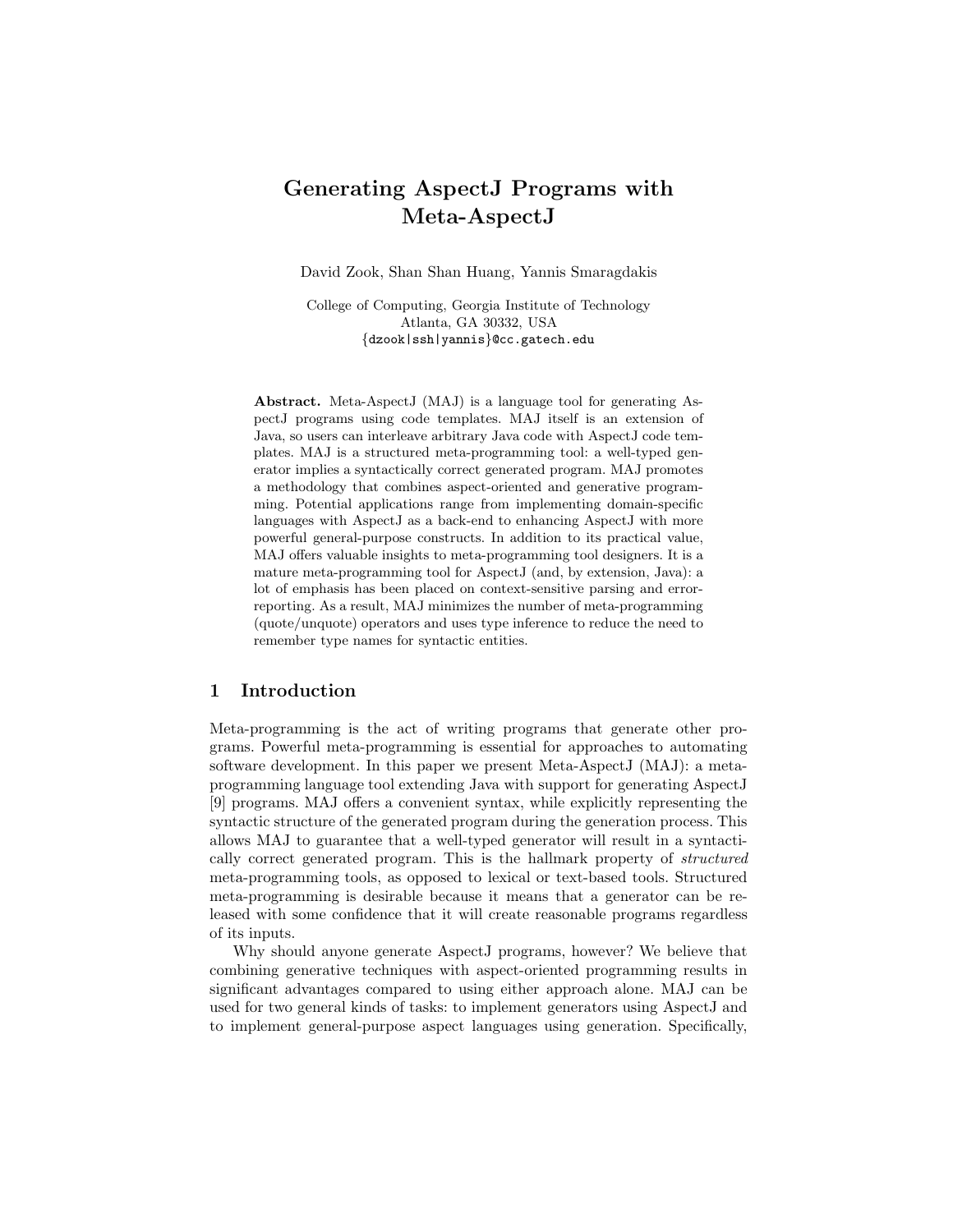MAJ can be used to implement domain-specific languages (i.e., to implement a generator) by translating domain-specific abstractions into AspectJ code. MAJ can also be used to implement general-purpose extensions of AspectJ (e.g., extensions that would recognize different kinds of joinpoints). Thus, MAJ enables the use of AspectJ as an aspect-oriented "assembly language" [13] to simplify what would otherwise be tedious tasks of recognizing patterns in an existing program and rewriting them. A representative of this approach is our prior work on GOTECH [18]: a system that adds distributed capabilities to an existing program by generating AspectJ code using text templates.

The value and novelty of Meta-AspectJ can be described in two axes: its application value (i.e., the big-picture value for potential users) and its technical contributions (i.e., smaller reusable lessons for other researchers working on meta-programming tools). In terms of application value, MAJ is a useful metaprogramming tool, not just for AspectJ but also for Java in general. Specifically:

- For generating either AspectJ or plain Java code, MAJ is safer than any text-based approach because the syntax of the generated code is represented explicitly in a typed structure.
- Compared to plain Java programs that output text, generators written in MAJ are simpler because MAJ allows writing complex code templates using quote/unquote operators.
- MAJ is the only tool for structured generation of AspectJ programs that we are aware of. Thus, to combine the benefits of generative programming and AspectJ, one needs to either use MAJ, or to use a text-based approach.

In terms of technical value, MAJ offers several improvements over prior metaprogramming tools for Java. These translate to ease of use for the MAJ user, while the MAJ language design offers insights for meta-programming researchers:

- MAJ shows how to minimize the number of different quote/unquote operators compared to past tools, due to the MAJ mechanism for inferring the syntactic type (e.g., expression, declaration, statement, etc.) of a fragment of generated code. This property requires context-sensitive parsing of quoted code: the type of an unquoted variable dictates how quoted code should be parsed. As a result, the MAJ implementation is quite sophisticated and not just a naive precompiler. An additional benefit of this approach is that MAJ emits its own error messages, independently from the Java compiler that is used in its back-end.
- When storing fragments of generated code in variables, the user does not need to specify the types of these variables (e.g., whether they are statements, expressions, etc.). Instead, a special infer type can be used.

The above points are important because they isolate the user from low-level representation issues and allow meta-programming at the template level.

We next present an introduction to the MAJ language design (Section 2), discuss examples and applications (Section 3), describe in more depth the individual interesting technical points of MAJ (Section 4), and discuss related and future work (Section 5).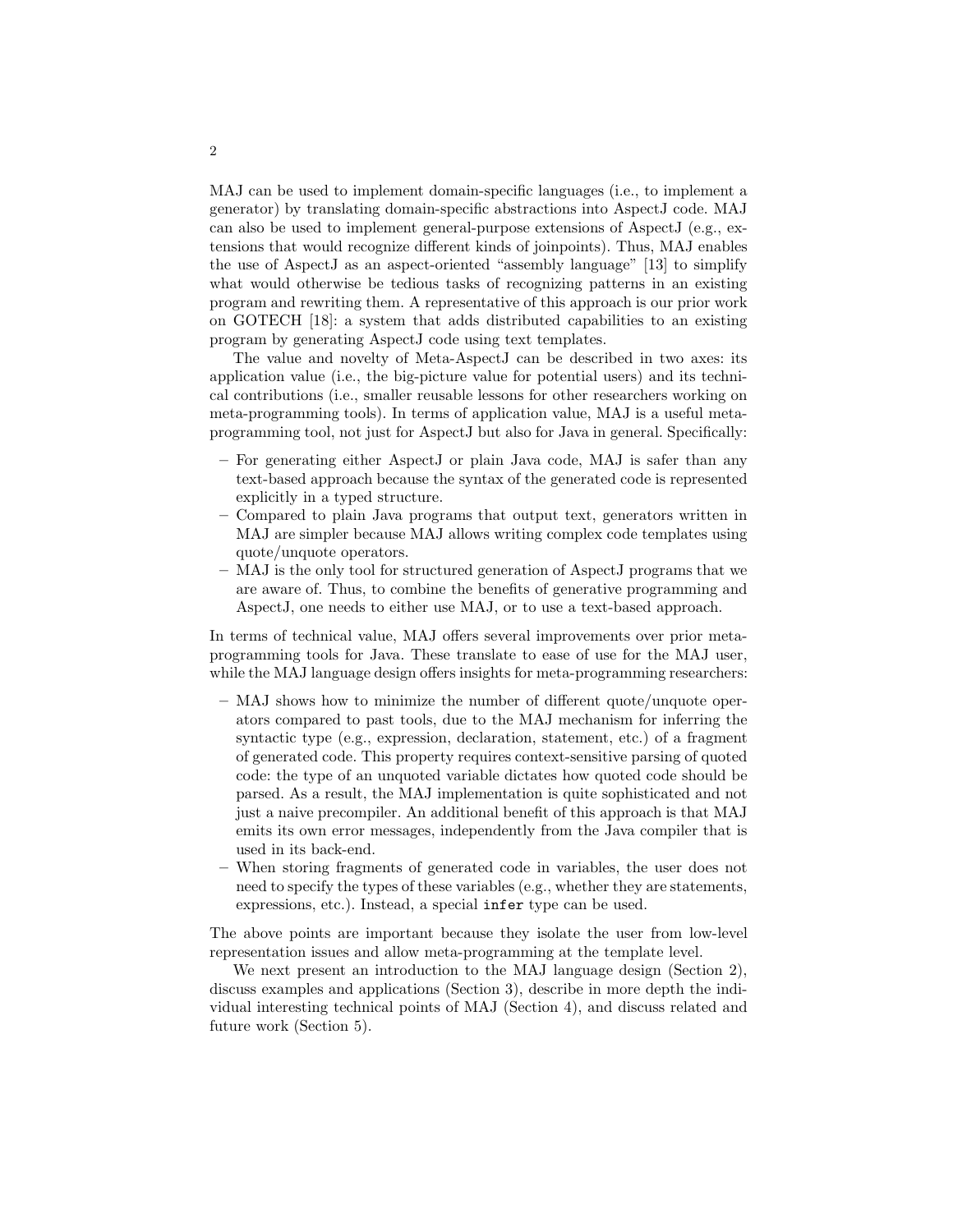# 2 Meta-AspectJ Introduction

### 2.1 Background: AspectJ

Aspect-oriented programming (AOP) is a methodology that advocates decomposing software by aspects of functionality. These aspects can be "cross-cutting": they span multiple functional units (functions, classes, modules, etc.) of the software application. Tool support for aspect-oriented programming consists of machinery for specifying such cross-cutting aspects separately from the main application code and subsequently composing them with that code.

AspectJ [9] is a general purpose, aspect-oriented extension of Java. AspectJ allows the user to define aspects as well as ways that these aspects should be merged ("weaved") with the rest of the application code. The power of AspectJ comes from the variety of changes it allows to existing Java code. With AspectJ, the user can add superclasses and interfaces to existing classes and can interpose arbitrary code to method executions, field references, exception throwing, and more. Complex enabling predicates can be used to determine whether code should be interposed at a certain point. Such predicates can include, for instance, information on the identity of the caller and callee, whether a call to a method is made while a call to a certain different method is on the stack, etc. For a simple example of the syntax of AspectJ, consider the code below:

```
aspect CaptureUpdateCallsToA {
 static int num_updates = 0;
 pointcut updates(A a): target(a) && call(public * update*(..));
 after(A a): updates(a) { // advice
```
num\_updates++;  $\frac{1}{2}$  // update was just performed } } The above code defines an aspect that just counts the number of calls to

methods whose name begins with "update" on objects of type A. The "pointcut" definition specifies where the aspect code will tie together with the main application code. The exact code ("advice") will execute after each call to an "update" method.

### 2.2 MAJ Basics

MAJ offers two variants of code-template operators for creating AspectJ code fragments:  $(\ldots)$  ("quote") and  $\#[EXPR]$  or just  $\#IDENTIFIER$  ("unquote"). (The ellipses, EXPR and IDENTIFIER are meta-variables matching any syntax, expressions and identifiers, respectively.) The quote operator creates representations of AspectJ code fragments. Parts of these representations can be variable and are designated by the unquote operator (instances of unquote can only occur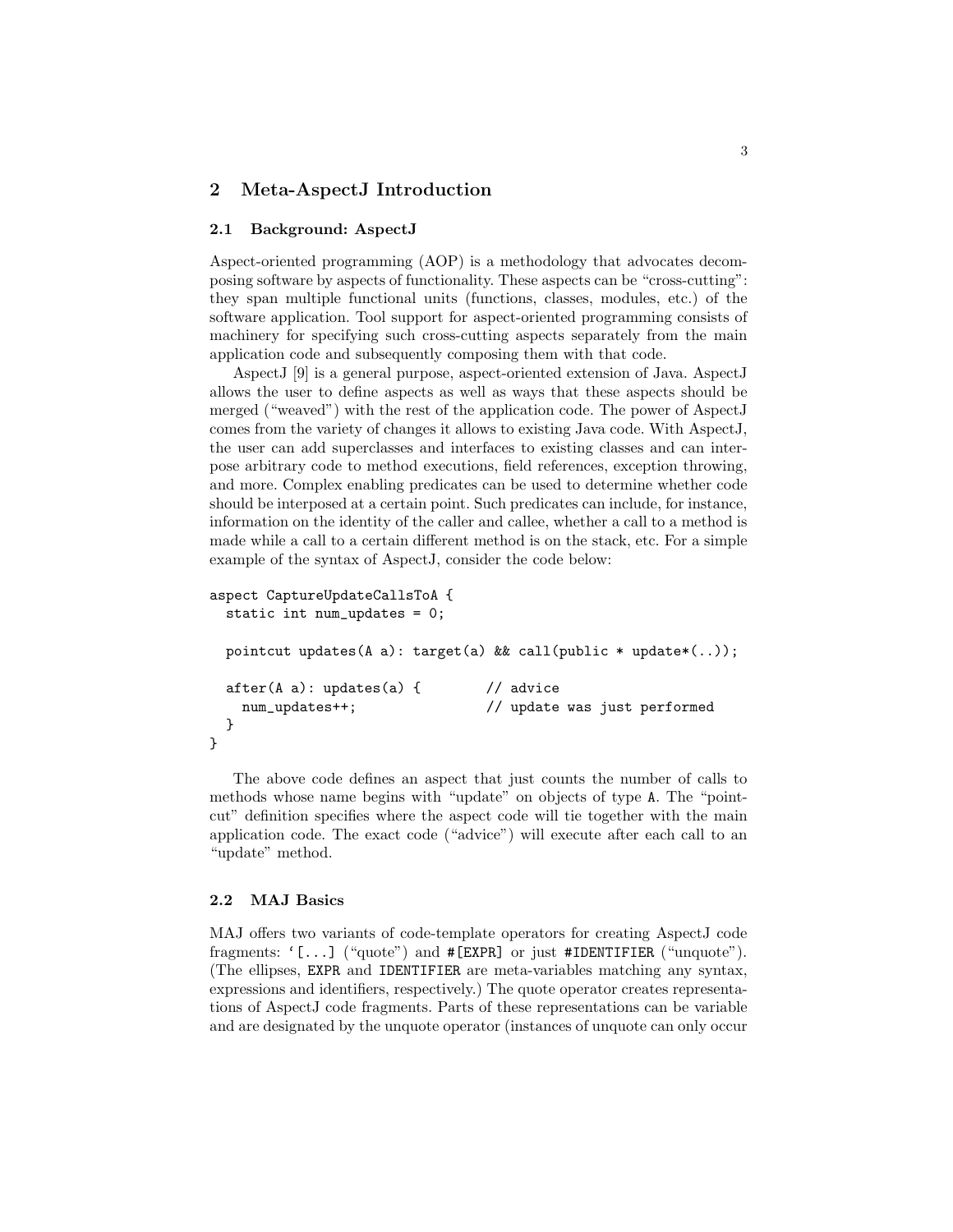inside a quoted code fragment). For example, the value of the MAJ expression  $\lceil \text{call}(**(...) ) \rceil$  is a data structure that represents the abstract syntax tree for the fragment of AspectJ code call  $(**(\ldots))$ . Similarly, the MAJ expression '[!within(#className)] is a quoted pattern with an unquoted part. Its value depends on the value of the variable className. If, for instance, className holds the identifier "SomeClass", the value of '[!within(#className)] is the abstract syntax tree for the expression !within(SomeClass).

MAJ also introduces a new keyword infer that can be used in place of a type name when a new variable is being declared and initialized to a quoted expression. For example, we can write:

```
infer pct1 = '[call(* *(..))];
```
This declares a variable pct1 that can be used just like any other program variable. For instance, we can unquote it:

```
infer adv1 = '[void around() : #pct1 { }];
```
This creates the abstract syntax tree for a piece of AspectJ code defining (empty) advice for a pointcut. Section 2.3 describes in more detail the type inference process.

The unquote operator can also be used with an array of expressions. We call this variant of the operator "unquote-splice". The unquote-splice operator is used for adding arguments in a quoted context that expects a variable number of arguments (i.e., an argument list, a list of methods, or a block of statements). For example, if variable argTypes holds an array of type names, then we can generate code for a pointcut describing all methods taking arguments of these types as:

infer  $pct2 = '[call(* *(*[argTypes])];$ 

That is, if argTypes has 3 elements and argTypes[0] is int, argTypes[1] is String, and argTypes[2] is Object, then the value of pct2 will be the abstract syntax tree for the AspectJ code fragment call (\* \* (int, String, Object)).

Of course, since AspectJ is an extension of Java, any regular Java program fragment can be generated using MAJ. Furthermore, the values of primitive Java types (ints, floats, doubles, etc.) and their arrays can be used as constants in the generated program. The unquote operator automatically promotes such values to the appropriate abstract syntax tree representations. For example, consider the code fragment:

```
void foo(int n) {
  infer exp r1 = ' [ #n * #n ];
  infer exp r2 = ' [ # [n*n] ];
  ...
}
```
If n holds the value 4, then the value of  $\exp r1$  is '[ 4  $*$  4 ] and the value of expr2 is '[ 16 ]. Similarly, if nums is an array of Java ints with value {1,2,3} then the code fragment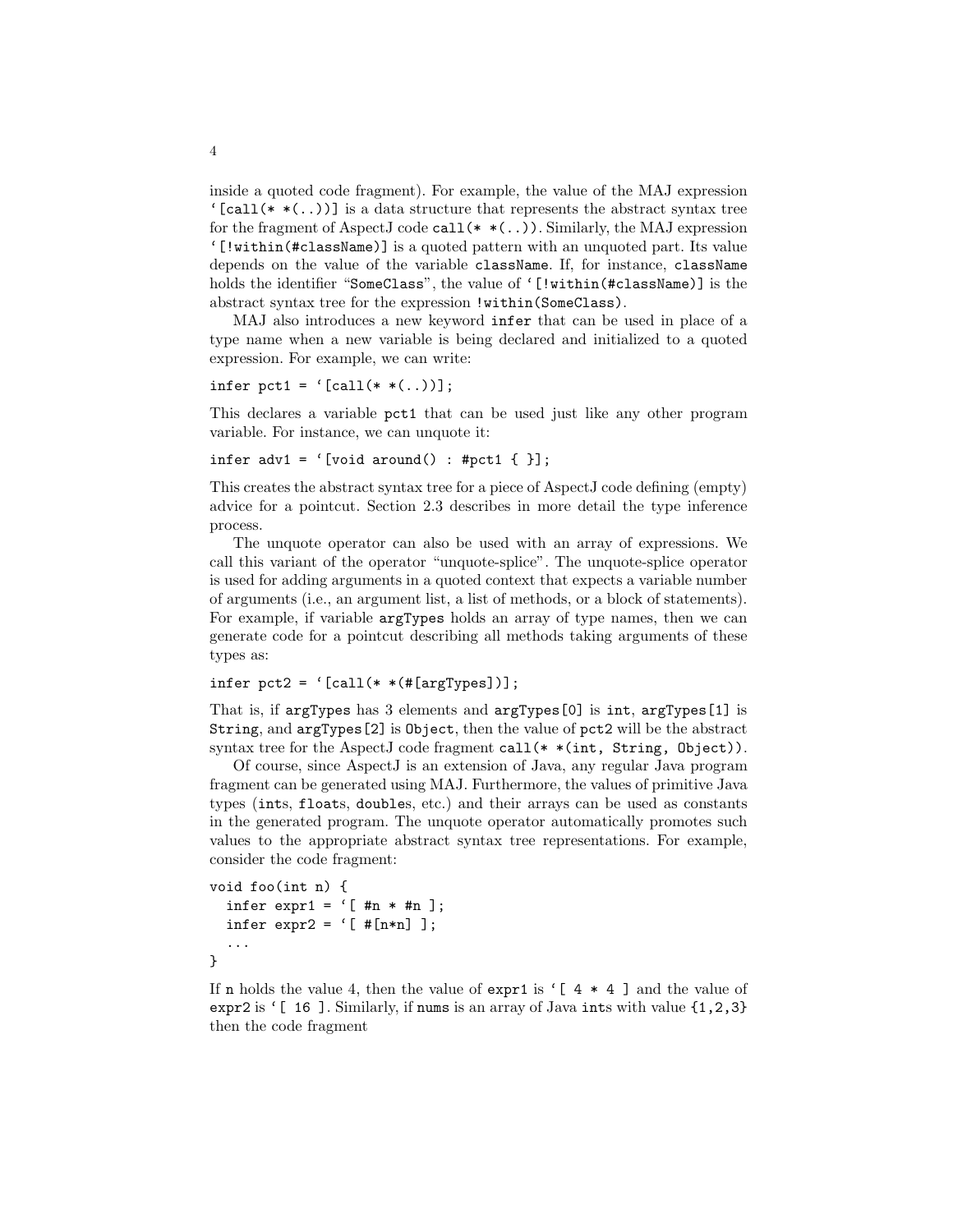infer arrdcl =  $'[int[] arr = #nums; ];$ 

will set arrdcl to the value '[ int [] arr =  $\{1,2,3\}$ ; ].

We can now see a full MAJ method that generates a trivial but complete AspectJ file:

```
void generateTrivialLogging(String classNm) {
  infer aspectCode =
   '[ package MyPackage;
        aspect #[classNm + "Aspect"] {
         before : call(* #classNm.*(..))
          { System.out.println("Method called"); }
        }
    ];
 System.out.println(aspectCode.unparse());
}
```
The generated aspect causes a message to be printed before every call of a method in a class. The name of the affected class is a parameter passed to the MAJ routine. This code also shows the unparse method that our abstract syntax types support for creating a text representation of their code. The abstract syntax types of the MAJ back-end<sup>1</sup> also support other methods for manipulating abstract syntax trees. One such method, addMember, is used fairly commonly: addMember is supported by syntactic entities that can have an arbitrary number of members (e.g., classes, interfaces, aspects, or argument lists). Although the high-level MAJ operators (quote, unquote, unquote-splice) form a complete set for generating syntax trees, it is sometimes more convenient to manipulate trees directly using the addMember method.

### 2.3 Types and Inference

We saw earlier an example of the MAJ keyword infer:

infer adv1 =  $'(void around(): #pet1 { }$ ;

The inferred type of variable  $adv1$  will be AdviceDec. (for "advice declaration"), which is one of the types for AspectJ abstract syntax tree nodes that MAJ defines. Such types can be used explicitly both in variable definitions and in the quote/unquote operators. For instance, the fully qualified version of the adv1 example would be:

```
AdviceDec adv1 = '(AdviceDec)[void around(): #(Pcd)pct1 {} ];
```
<sup>1</sup> We currently use modified versions of the AspectJ compiler classes for the MAJ back-end, but may choose to replicate these classes in a separate MAJ package in the future.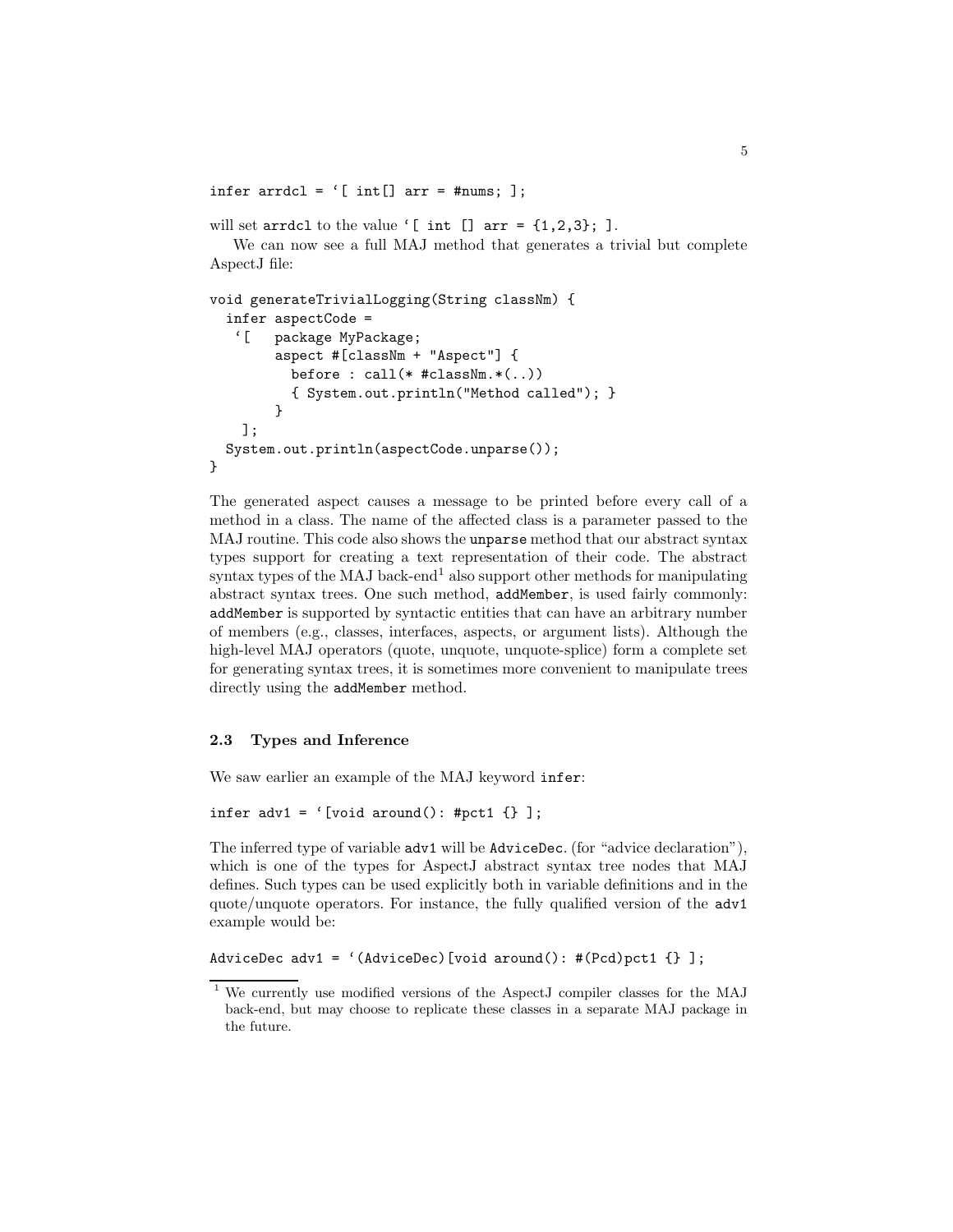The full set of permitted type qualifiers contains the following names: IDENT, Identifier, NamePattern, Modifiers, Import, Pcd, TypeD, VarDec, JavaExpr, Stmt, MethodDec, ConstructorDec, ClassDec, ClassMember, InterfaceDec, DeclareDec, AdviceDec, CompilationUnit, PointcutDec, Pcd, AspectDec, FormalDec, and AspectMember. Most of the qualifiers' names are self-descriptive, but a few require explanation: IDENT is an unqualified name (no dots), while Identifier is a full name of a Java identifier, such as pack.clazz.mem. NamePattern can be either an identifier, or a wildcard, or a combination of both. Pcd is for a pointcut body (e.g., call  $(**(...)$ ), as in our example) while PointcutDec is for full pointcut definitions (with names and the AspectJ pointcut keyword).

Although MAJ allows the use of type qualifiers, these are never necessary for uses of quote/unquote, as well as wherever the infer keyword is permitted. The correct types and flavor of the operators can be inferred from the syntax and type information. The goal is to hide the complexity of the explicit type qualifiers from the user as much as possible. Nevertheless, use of types is still necessary wherever the **infer** keyword cannot be used, notably in method signatures and in definitions of member variables that are not initialized.

# 3 Applications

There are many ways to view the value of MAJ in the application domain (and, by extension, the value of combining generative and aspect-oriented programming, in general). One can ask why a generator cannot just perform the required modifications to a program without AspectJ, using meta-programming techniques alone. Similarly, one can ask why AspectJ alone is not sufficient for the desired tasks. We address both points below.

### 3.1 Why Do we Need AspectJ?

Aspect-oriented programming has significant value for building generators. A vidid illustration is our previous work on the GOTECH generator [18]. GOTECH takes a Java program annotated with JavaDoc comments to describe what parts of the functionality should be remotely executable. It then transforms parts of the program so that they execute over a network instead of running on a local machine. The middleware platform used for distributed computing is J2EE (the protocol for Enterprise Java Beans—EJB). GOTECH takes care of generating code adhering to the EJB conventions and makes methods, construction calls, etc. execute on a remote machine. Internally, the modification of the application is performed by generating AspectJ code that transforms existing classes. (We give a specific example later.)

A generator or program transformer acting on Java programs could completely avoid the use of AspectJ and instead manipulate Java syntax directly. Nevertheless, AspectJ gives a very convenient vocabulary for talking about program transformations, as well as a mature implementation of such transformations. AspectJ is a very convenient, higher-level back-end for a generator. It lets

6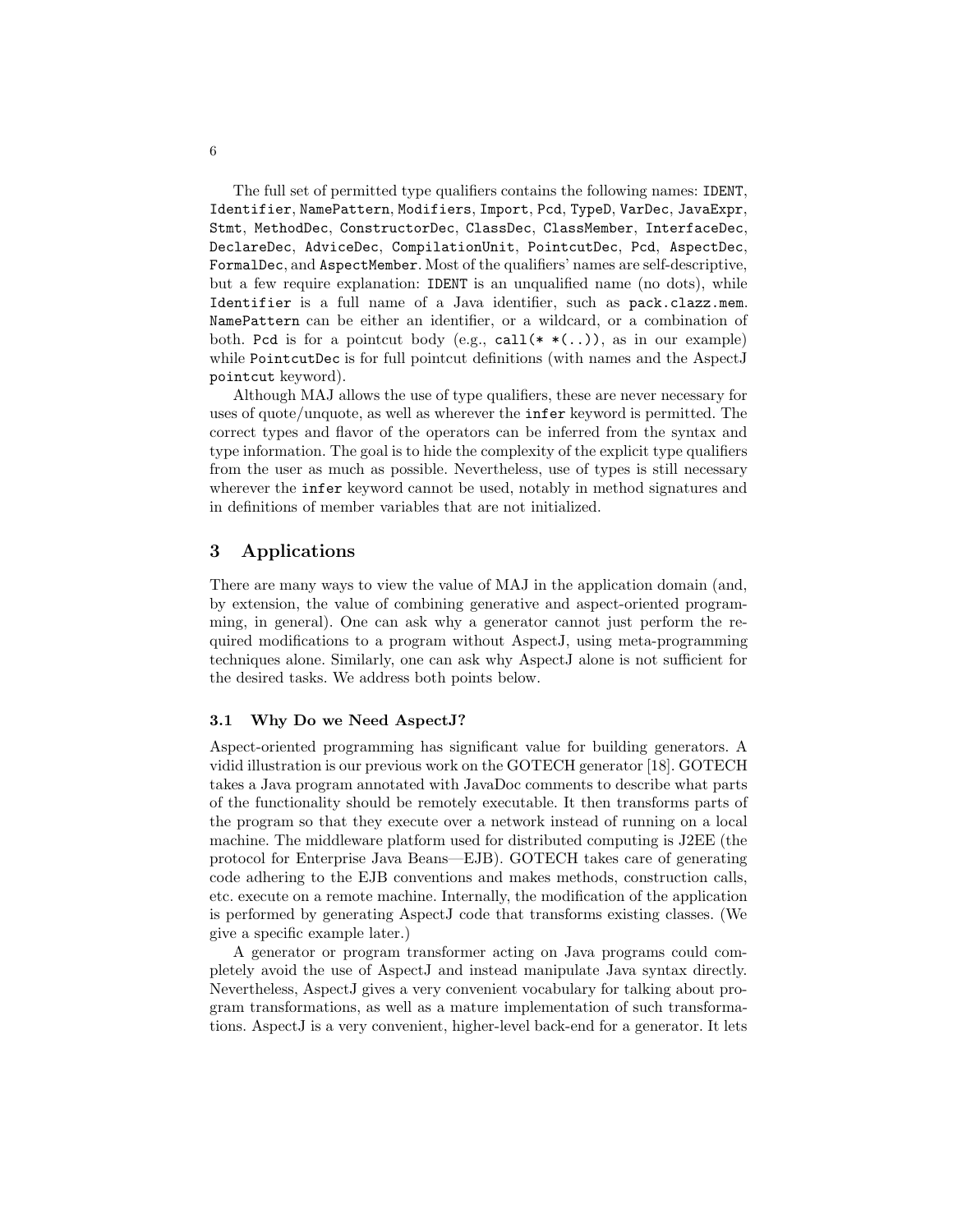its user add arbitrary code in many points of the program, like all references to a member, all calls to a set of methods, etc. If a generator was to reproduce this functionality without AspectJ, the generator would need to parse all the program files, recognize all transformation sites, and apply the rewrites to the syntax. These actions are not simple for a language with the syntactic and semantic complexity of Java. For instance, generator writers often need to use functionality similar to the AspectJ cflow construct. cflow is used for recognizing calls under the control flow of another call (i.e. while the latter is still on the execution stack). Although this functionality can be re-implemented from scratch by adding a run-time flag, this would be a tedious and ad hoc replication of the AspectJ functionality. It is much better to inherit a general and mature version of this functionality from AspectJ.

Note that using AspectJ as a "bag of program transformation tricks" is perhaps an unintended consequence of its power. AspectJ's main intended use is for cross-cutting: the functionality additions should span several classes. The ability to have one aspect affect multiple classes at once is occasionally useful but secondary when the AspectJ code is generated instead of hand-written. On the other hand, in order to support cross-cutting, aspect-oriented tools need to have sophisticated mechanisms for specifying aspect code separately from the main application code and prescribing precisely how the two are composed. This is the ability that is most valuable to our approach.

### 3.2 Why Do we Need Meta-Programming?

Despite its capabilities, there are several useful operations that AspectJ alone cannot handle. For example, AspectJ cannot be used to create an interface isomorphic to the public methods of a given class (i.e., a new interface whose methods correspond one-to-one to the public methods of a class). This is an essential action for a tool like GOTECH that needs to create new interfaces (home and remote interfaces, per the EJB conventions) for existing classes. GOTECH was used to automate activities that were previously [15] shown impossible to automate with just AspectJ. GOTECH, however, was implemented using text-based templates. With MAJ, we can do much better in terms of expressiveness and safety as the generated code is represented by a typed data structure instead of arbitrary text.

In general, using meta-programming allows us to go beyond the capabilities of AspectJ by adding arbitrary flexibility in recognizing where aspects should be applied and customizing the weaving of code. For instance, AspectJ does not allow expressing joinpoints based on properties like "all native methods", "all classes with native methods", "all methods in classes that extend a system class", etc. Such properties are, however, simple to express in a regular Java program e.g., using reflection. Similarly, AspectJ does not allow aspects to be flexible with respect to what superclasses they add to the class they affect, whether added fields are private or public, etc. This information is instead hard-coded in the aspect definition. With a meta-program written in MAJ, the generated aspect can be adapted to the needs of the code body at hand.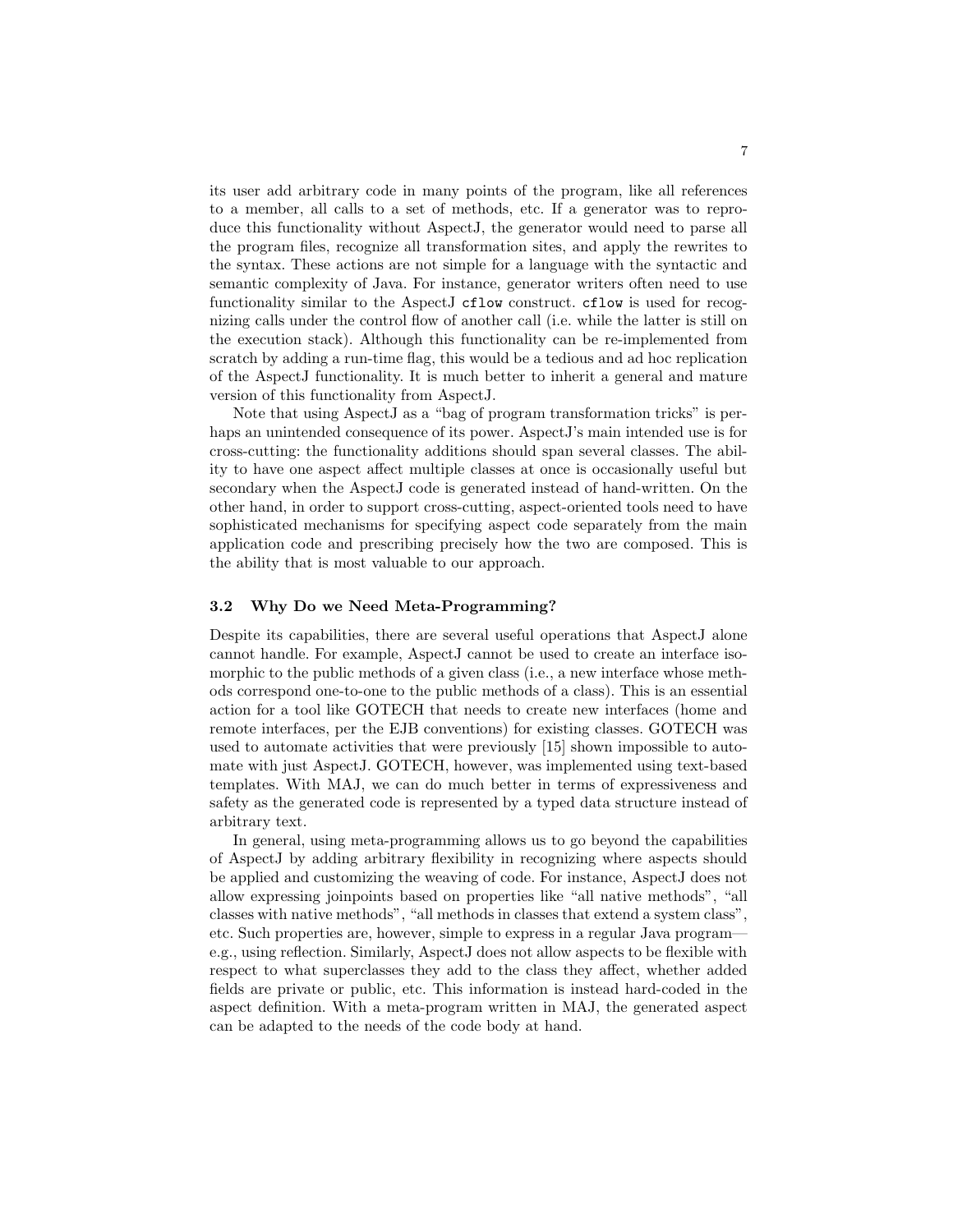#### 3.3 Example

The above points are best illustrated with a small example that shows a task that is easier to perform with AspectJ than with ad hoc program transformation, but cannot be performed by AspectJ alone. Consider the MAJ code in Figure 1. This is a complete MAJ program that takes a class as input, traverses all its methods, and creates an aspect that makes each method argument type implement the interface java.io.Serializable (provided the argument type does not implement this interface already and it is not a primitive type). For example, imagine that the class passed to the code of Figure 1 is:

```
class SomeClass {
  public void meth1(Car c) { ... }
 public void meth2(int i, Tire t) { ... }
 public void meth3(float f, Seat s) { ... }
}
```
In this case, the list of all argument types is int, float, Car, Tire, and Seat. The first two are primitive types, thus the MAJ program will generate the following AspectJ code:

```
package gotech.extensions;
aspect SerializableAspect {
  declare parents: Car implements java.io.Serializable;
  declare parents: Tire implements java.io.Serializable;
 declare parents: Seat implements java.io.Serializable;
}
```
The code of Figure 1 faithfully replicates the functionality of a template used in GOTECH: the system needs to make argument types be serializable if a method is to be called remotely. (We have similarly replicated the entire functionality of GOTECH using MAJ and have used it as a regression test during the development of MAJ.)

This example is a good representative of realistic uses of MAJ, in that the cases where AspectJ alone is not sufficient are exactly those where complex conditions determine the existence, structure, or functionality of an aspect. Observe that most of the code concerns the application logic for finding argument types and deciding whether a certain type should be augmented to implement interface Serializable. MAJ makes the rest of the code be straightforward.

The example of Figure 1 is self-contained, but it is worth pointing out that it could be simplified by making use of reusable methods to traverse a class or a method signature. Java allows a more functional style of programming through the use of interfaces and anonymous classes. These let us write general iteration methods like forAllMethods or forAllArguments that could have been used in this code.

8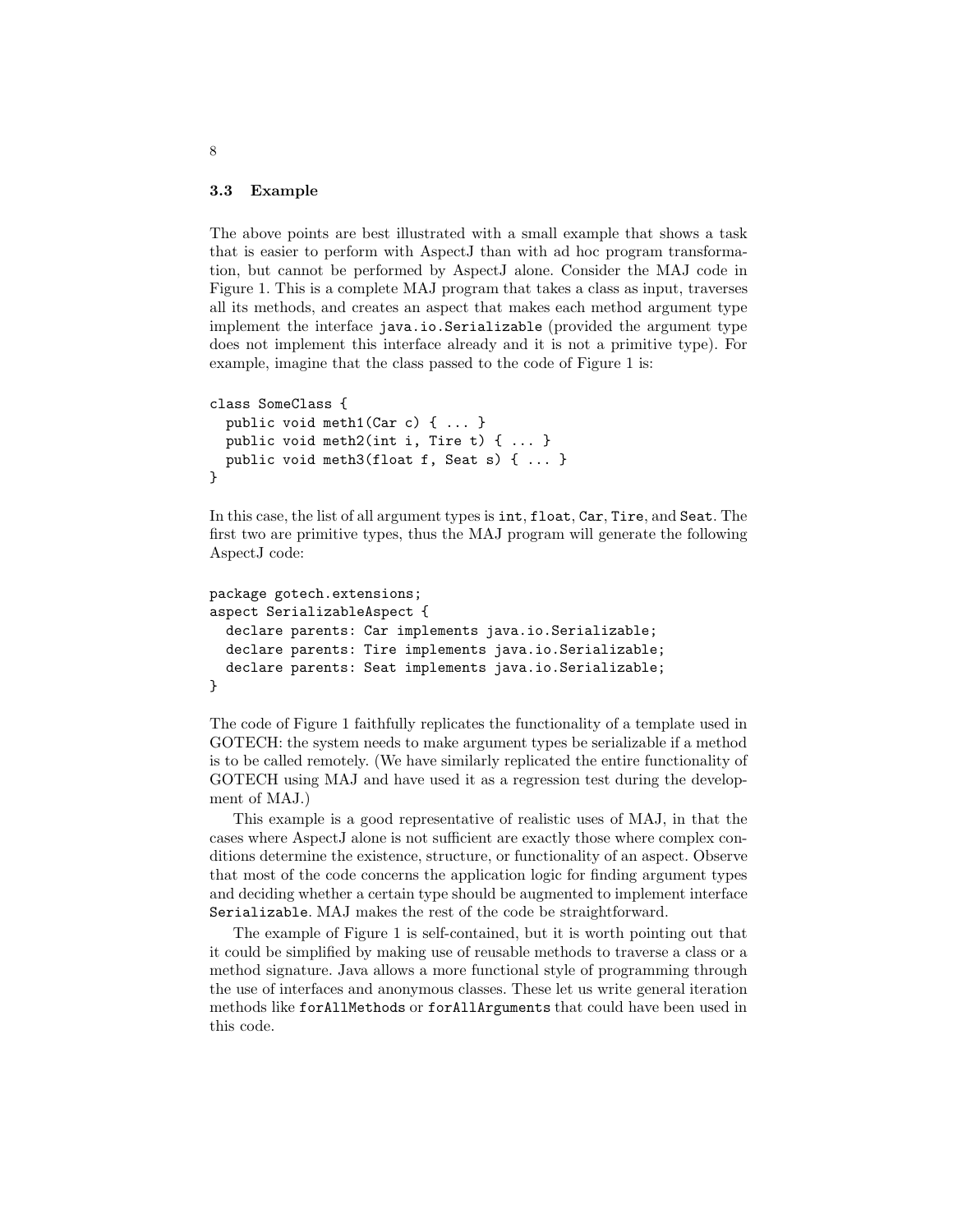```
import java.io.*;
import java.lang.reflect.*;
import org.aspectj.compiler.base.ast.*;
import org.aspectj.compiler.crosscuts.ast.*;
public class MAJGenerate {
 public static void genSerializableAspect(Class inClass, PrintStream out)
 {
   // Create a new aspect
    infer serializedAspect = '[aspect SerializableAspect {}];
    // Add Serializable to every method argument type that needs it
    for (int meth = 0; meth < inClass.getMethods().length; meth++) {
     Class[] methSignature =
       inClass.getMethods()[meth].getParameterTypes();
     for (int parm = 0; parm < methSignature.length; parm++) {
       if (!methSignature[parm].isPrimitive() &&
            !Serializable.class.isAssignableFrom(methSignature[parm]))
          serializedAspect.addMember('[ declare parents:
                                          #[methSignature[parm].getName()]
                                        implements java.io.Serializable;
                                      ]
                                    );
     } // for all params
    } // for all methods
    infer compU = '[ package gotech.extensions;
                     #serializedAspect
                   ];
    out.print(compU.unparse());
 }
}
```
Fig. 1. A routine that generates an aspect that makes method parameter types be serializable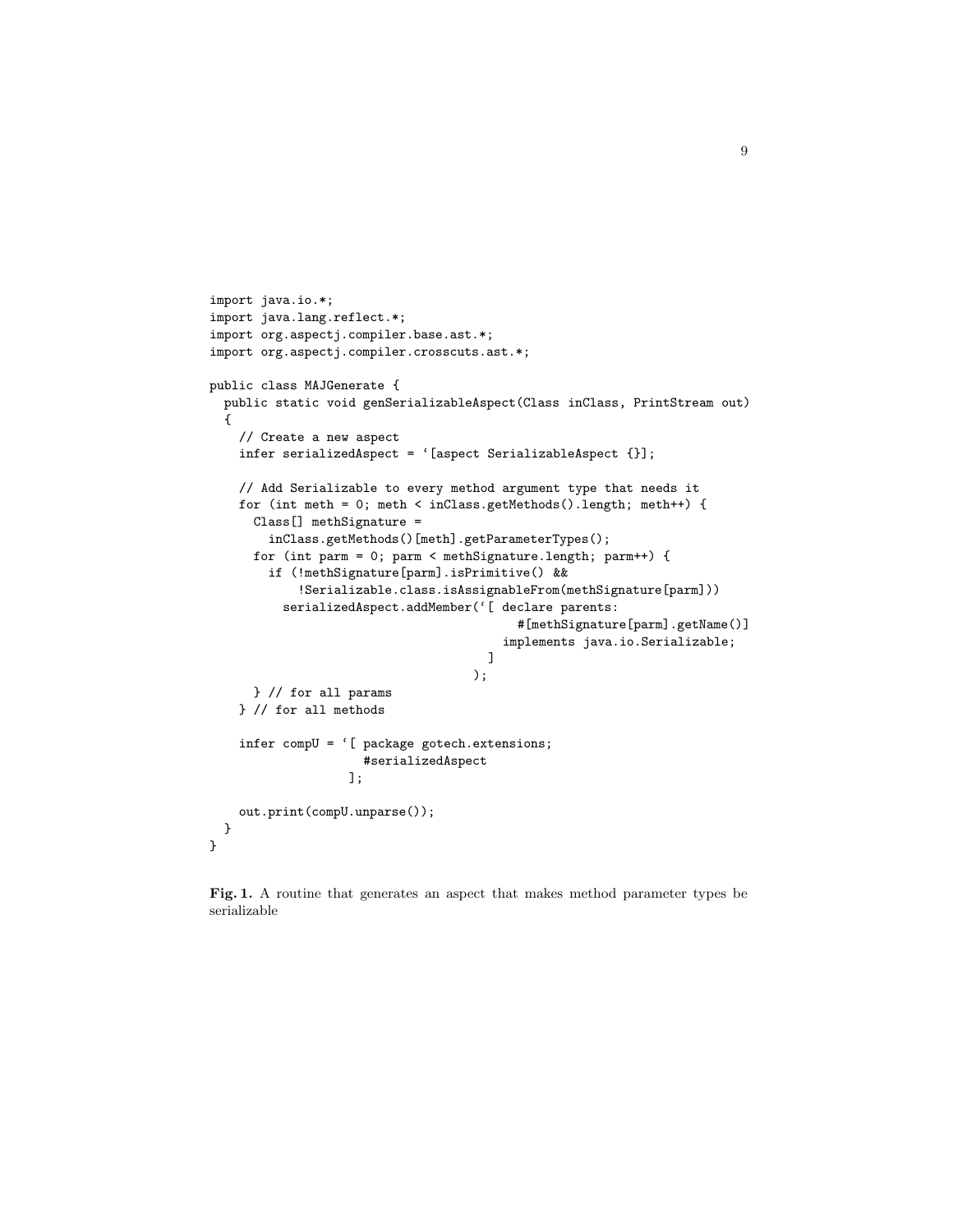## 4 Meta-AspectJ Design and Implementation

### 4.1 MAJ Design

We will next examine the MAJ design a little closer, in order to compare it to other meta-programming tools.

Structured vs. Unstructured Meta-Programming. The value of a MAJ quoted code fragment is an abstract syntax tree representation of the code fragment. The MAJ operators ensure that all trees manipulated by a MAJ program are syntactically well-formed, although they may contain semantic errors, such as type errors or scoping errors (e.g., references to undeclared variables). That is, MAJ is based on a context-free grammar for describing AspectJ syntax. The MAJ expressions created using the quote operator correspond to words ("words" in the formal languages sense) produced by different non-terminals of this context-free grammar. Compositions of abstract syntax trees in ways that are not allowed by the grammar is prohibited. Thus, using the MAJ operators, one cannot create trees that do not correspond to fragments of AspectJ syntax. For instance, there is no way to create a tree for an "if" statement with 5 operands (instead of 3, for the condition, then-branch, and else-branch), or a class with a statement as its member (instead of just methods and instance variable declarations), or a declaration with an operator in the type position, etc. The syntactic well-formedness of abstract syntax trees is ensured statically when a MAJ program is compiled. For example, suppose the user wrote a MAJ program containing the declarations:

```
infer pct1 = '[call(* *(..))];
infer progr = '[ package MyPackage;
                 #pct1
               ];
```
The syntax error (pointcut in unexpected location) would be caught when this program would be compiled with MAJ.

The static enforcement of syntactic correctness for the generated program is a common and desirable property in meta-programming tools. It is often described as "the type safety of the generator implies the syntactic correctness of the generated program". The property is desirable because it increases confidence in the correctness of the generator under all inputs (and not just the inputs with which the generator writer has tested the generator). This property is the hallmark of structured meta-programming tools—to be contrasted with unstructured, or "text-based", tools (e.g., the C pre-processor or the XDoclet tool [16] for Java). As a structured meta-programming tool, MAJ is superior to text-based tools in terms of safety.

Additionally, MAJ is superior in terms of expressiveness to text-based generation with a tool like XDoclet [16]. MAJ programs can use any Java code to determine what should be generated, instead of being limited to a hard-coded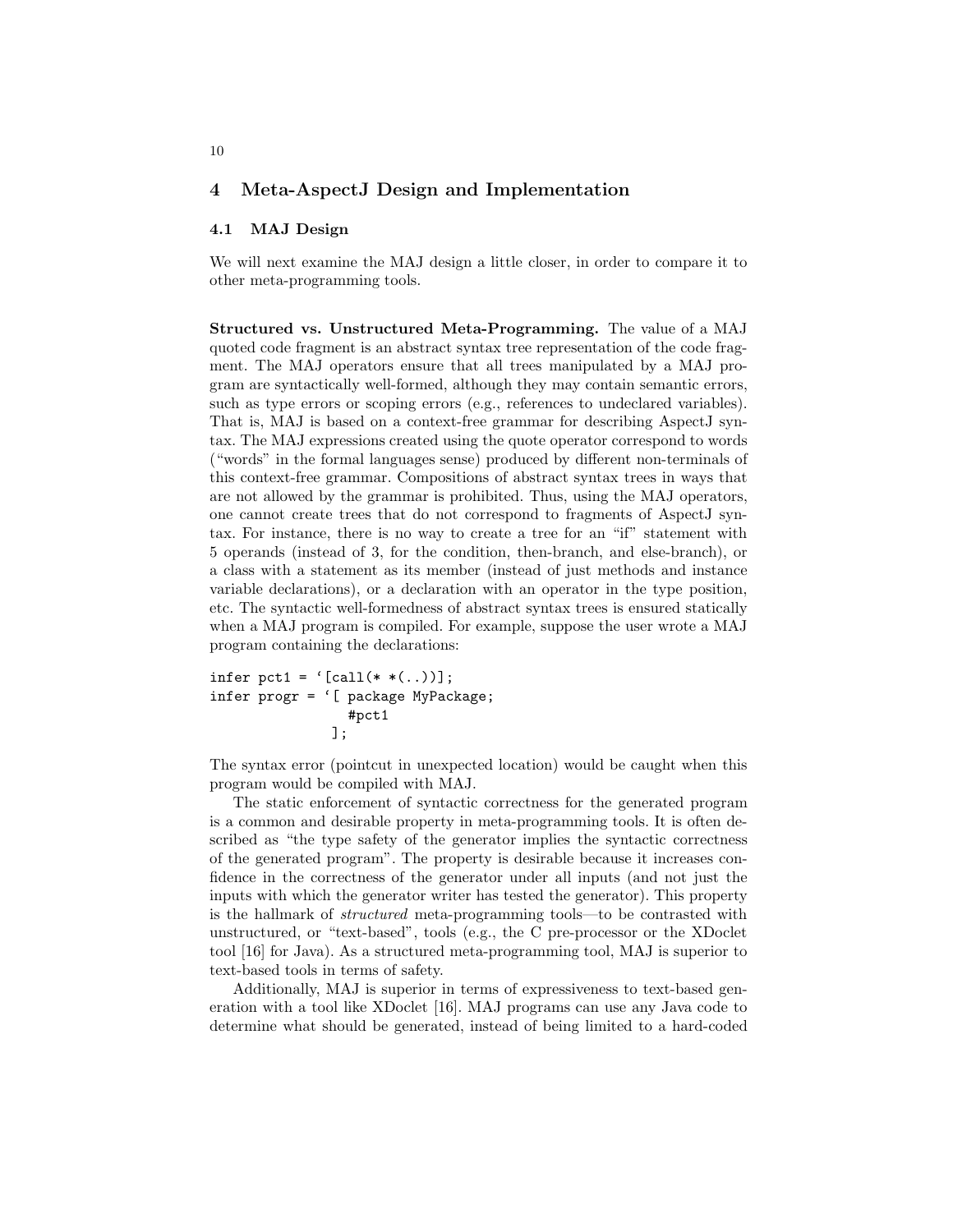set of attributes and annotations. Compared to arbitrary text-based generation with plain Java strings, MAJ is more convenient. Instead of putting Java strings together with the "+" operator (and having to deal with low-level issues like explicitly handling quotes, new lines, etc.) MAJ lets the user use convenient code templates.

Of course, static type safety implies that some legal programs will not be expressible in MAJ. For instance, we restrict the ways in which trees can be composed (i.e., what can be unquoted in a quote expression and how). The well-formedness of an abstract syntax tree should be statically verifiable from the types of its component parts—if an unquoted expression does not have the right type, the code will not compile even if the run-time value happens to be legal. Specifically, it is not possible to have a single expression take values of two different abstract syntax tree types. For example we cannot create an abstract syntax tree that may hold either a variable definition or a statement and in the cases that it holds a definition use it in the body of a class (where a statement would be illegal).

Qualifier Inference. MAJ is distinguished from other meta-programming tools because of its ability to infer qualifiers for the quote/unquote operators, as well as the ability to infer types for the variables initialized by quoted fragments. Having multiple quote/unquote operators is the norm in meta-programming tools for languages with rich surface syntax (e.g., meta-programming tools for Java [3],  $C$  [20], and  $C_{++}$  [7]). For instance, let us examine the JTS tool for Java metaprogramming—the closest comparable to MAJ. JTS introduces several different kinds of quote/unquote operators: exp{...}exp, \$exp(...), stm{...}stm,  $\text{stm}(\ldots), \text{mth}(\ldots)$  anth,  $\text{mth}(\ldots), \text{cls}(\ldots)$  cls,  $\text{cls}(\ldots), \text{etc.}$  Additionally, just like in MAJ, JTS has distinct types for each abstract syntax tree form: AST\_Exp, AST\_Stmt, AST\_FieldDecl, AST\_Class, etc. Unlike MAJ, however, the JTS user needs to always specify explicitly the correct operator and tree type for all generated code fragments. For instance, consider the JTS fragment:

```
AST_Exp x = exp{7 + i} }exp;
AST_Stm s = \text{stm} if (i > 0) return \text{Sexp}(x); \text{B} \text{stm};
```
This written in MAJ is simply:

 $\inf$ er  $x = ' [7 + i];$ infer  $s = '[if (i > 0) return #x ;]$ ;

The advantage is that the user does not need to tediously specify what flavor of the operator is used at every point and what is the type of the result. MAJ will instead infer this information. As we explain next, this requires sophistication in the parsing implementation.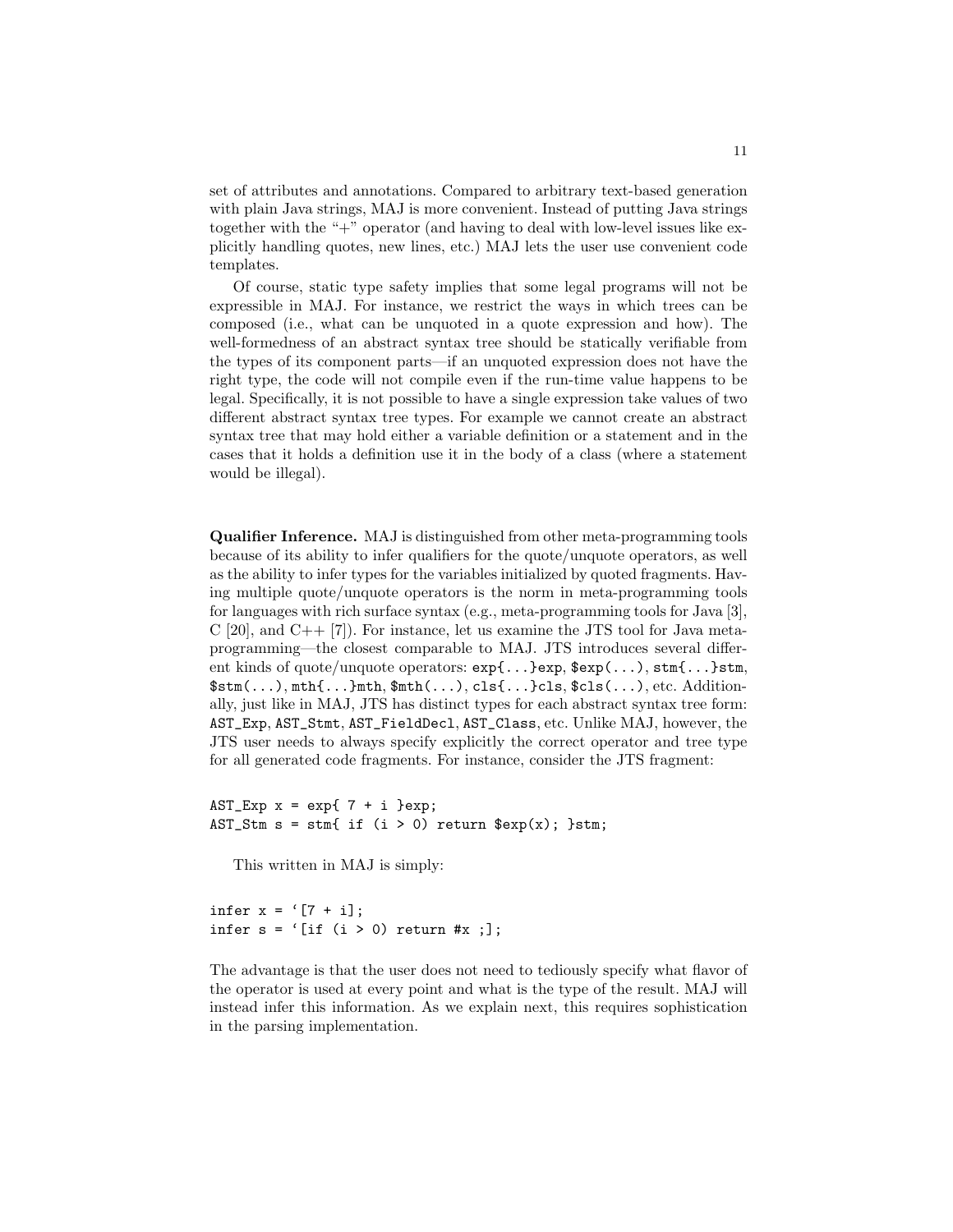### 4.2 MAJ Implementation

We have invested significant effort in making MAJ a mature and user-friendly tool, as opposed to a naive pre-processor. This section describes our implementation in detail.

Qualifier Inference and Type System. It is important to realize that although multiple flavors of quote/unquote operators are common in syntax-rich languages, the reason for their introduction is purely technical. There is no fundamental ambiguity that would occur if only a single quote/unquote operator was employed. Nevertheless, inferring qualifiers, as in MAJ, requires the metaprogramming tool to have a full-fledged compiler instead of a naive pre-processor. (An alternative would be for the meta-programming tool to severely limit the possible places where a quote or unquote can occur in order to avoid ambiguities. No tool we are aware of follows this approach.) Not only does the tool need to implement its own type system, but also parsing becomes context-sensitive—i.e., the type of a variable determines how a certain piece of syntax is parsed, which puts the parsing task beyond the capabilities of a (context-free) grammar-based parser generator.

To see the above points, consider the MAJ code fragment:

```
infer l = \{ \text{#foo class A } \}]:
```
The inferred type of l depends on the type of foo. For instance, if foo is of type Modifiers (e.g., it has the value '[public]) then the above code would be equivalent to:

```
ClassDec l = \{ [ # (Modifiers) \, \text{foo class A } \} \};
```
If, however, foo is of type Import (e.g., it has the value '[import java.io. $\ast$ ;]) then the above code would be equivalent to:

```
CompilationUnit l = ' [ #(Import)foo class A {} ];
```
Thus, to be able to infer the type of the quoted expression we need to know the types of the unquoted expressions. This is possible because MAJ maintains its own type system (i.e., it maintains type contexts for variables during parsing). The type system is simple: it has a fixed set of types with a few subtyping relations and a couple of ad hoc conversion rules (e.g., from Java strings to IDENTs). Type inference is quite straightforward: when deriving the type of an expression, the types of its component subexpressions are known and there is a most specific type for each expression. No recursion is possible in the inference logic, since the infer keyword can only be used in variable declarations and the use of a variable in its own initialization expression is not allowed in Java.

The types of expressions even influence the parsing and translation of quoted code. Consider again the above example. The two possible abstract syntax trees are not even isomorphic. If the type of foo is Modifiers, this will result in an entirely different parse and translation of the quoted code than if the type of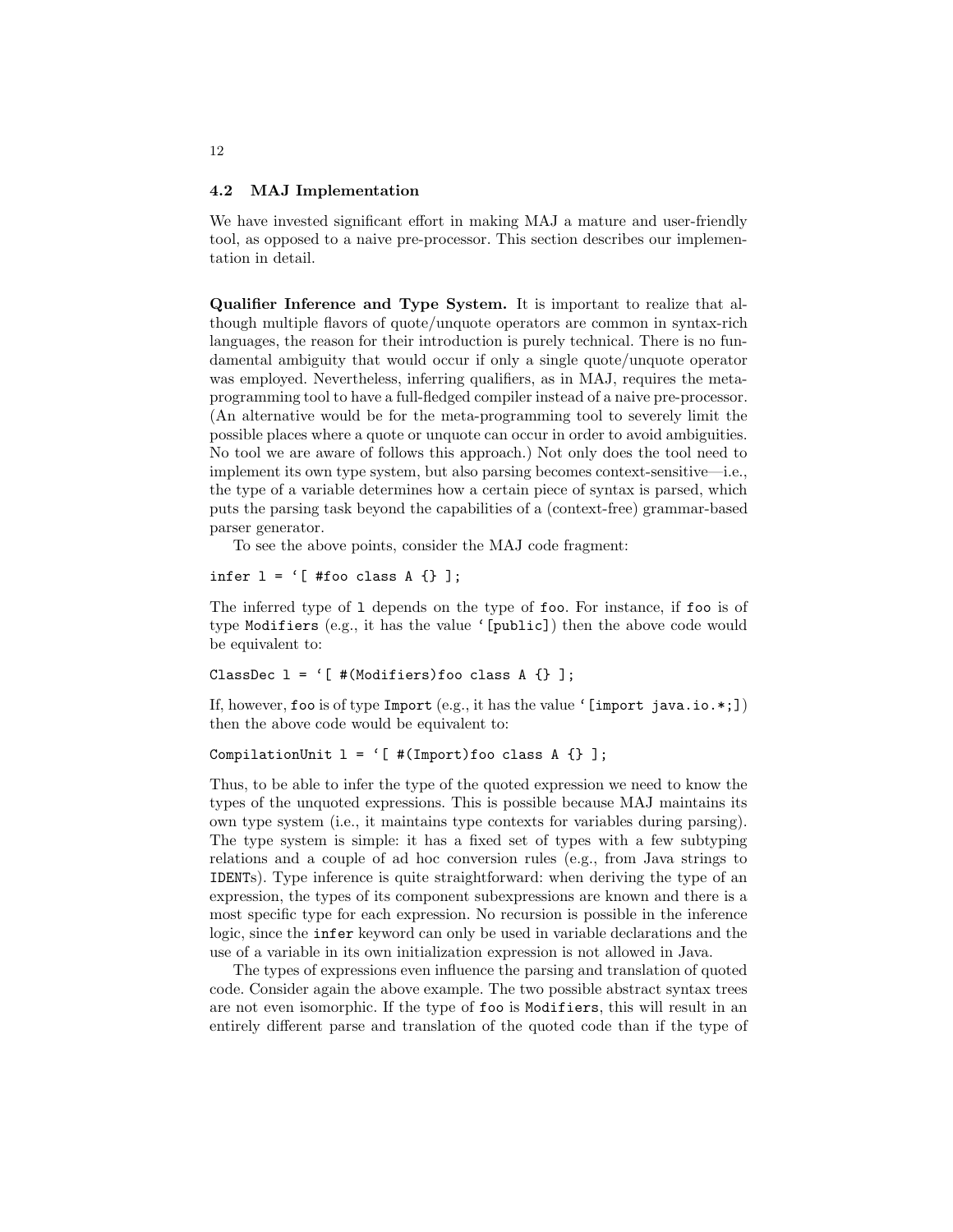foo is Import (or ClassDec, or InterfaceDec, etc). In the former case, foo just describes a modifier—i.e., a branch of the abstract syntax tree for the definition of class A. In the latter case, the abstract syntax tree value of foo is at the same level as the tree for the class definition.

Parser Implementation. The current implementation of the MAJ front-end consists of one common lexer and two separate parsers. The common lexer recoginizes tokens legal in both the meta-language (Java), and the object language (AspectJ). This is not a difficult task for this particular combination of meta/object languages, since Java is a subset of AspectJ. For two languages whose token sets do not match up as nicely, a more sophisticated scheme would have to be employed.

We use ANTLR  $[11]$  to generate our parser from two separate  $LL(k)$  grammars (augmented for context-sensitivity, as described below). One is the Java' grammar: Java with additional rules for handling quote and infer. The other is the AspectJ' grammar: AspectJ with additional rules for handling infer, quote and unquote. Java', upon seeing a quote operator lifts out the string between the quote delimiters  $({\text{`}}[...])$  and passes it to AspectJ' for parsing. AspectJ', upon seeing an unquote, lifts out the string between the unquote delimiters and passes it to Java' for parsing. Thus, we are able to completely isolate the two grammars. This paves way for easily changing the meta or object language for future work, with the lexer caveat previously mentioned.

The heavy lifting of recognizing and type-checking quoted AspectJ is done in AspectJ'. To implement context-sensitive parsing we rely on ANTLR's facilities for guessing as well as adding arbitrary predicates to grammar productions and backtracking if the predicates turn out to be false. Each quote entry point production is preceded by the same production wrapped in a guessing/backtracking rule. If a phrase successfully parses in the guessing mode and the predicate (which is based on the types of the parsed expressions) succeeds, then real parsing takes place and token consumption is finalized. Otherwise, the parser rewinds and attempts parsing by the next rule that applies. Thus, a phrase that begins with a series of unquoted entities might have to be guess-parsed by a number of alternate rules before it reaches a rule that actually applies to it.

The parsing time of this approach depends on how many rules are tried unsuccessfully before the matching one is found. In the worst case, our parsing time is exponential in the nesting depth of quotes and unquotes. Nevertheless, we have not found speed to be a problem in MAJ parsing. The parsing time is negligible (a couple of seconds on a 1.4GHz laptop) even for clearly artificial worst-case examples with a nesting depth of up to 5 (i.e., a quote that contains an unquote that contains a quote that contains an unquote, and so on, for 5 total quotes and 5 unquotes). Of course, more sophisticated parsing technology can be used in future versions, but arguably parsing speed is not a huge constraint in modern systems and we place a premium on using mature tools like ANTLR and expressing our parsing logic declaratively using predicates.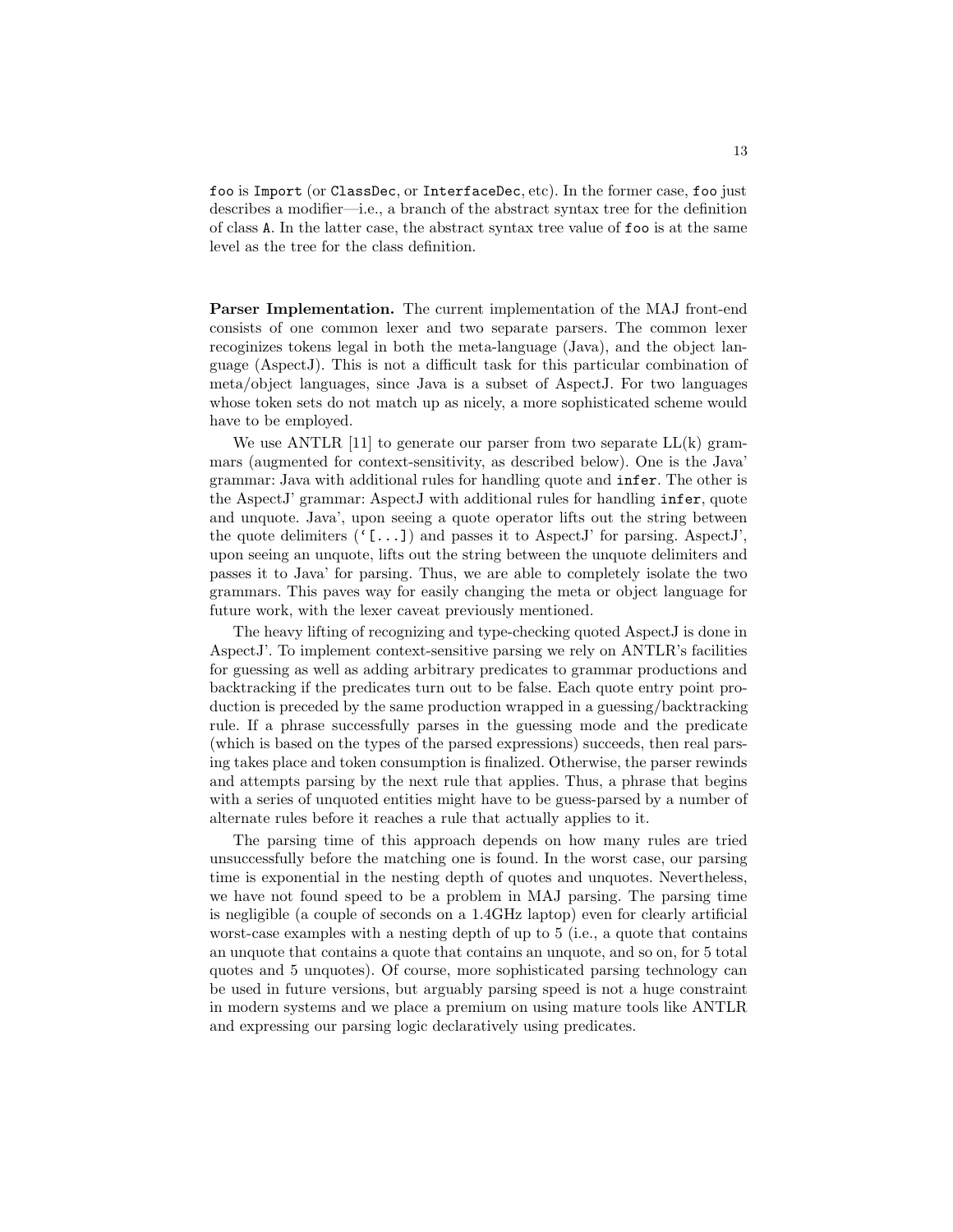Translation. The MAJ compiler translates its input into plain Java code. This is a standard approach in meta-programming tools [3, 4, 19]. For example, consider the trivial MAJ code fragment:

```
infer dummyAspect = \lceil aspect myAspect \lceil \rceil ];
infer dummyUnit = '[ package myPackage;
                        #dummyAspect
                     ];
```
MAJ compilation will translate this fragment to Java code using a library for representing AspectJ abstract syntax trees. The Java compiler is then called to produce bytecode. The above MAJ code fragment will generate Java code like:

```
AspectDec dummyAspect =
 new AspectDec(
   null, "myAspect", null, null, null,
   new AspectMembers(new AspectMember[] {null}));
CompilationUnit dummyUnit =
  new MajCompilationUnit(
  new MajPackageExpr(new Identifier("myPackage")),
  null, new Decs(new Dec[] { dummyAspect }));
```
The Java type system could also catch ill-formed MAJ programs. If the unquoted expression in the above program had been illegal in the particular syntactic location, the error would have exhibited itself as a Java type error. Nevertheless, MAJ implements its own type system and performs error checking before translating its input to Java. Therefore, the produced code will never contain MAJ type errors. (There are, however, Java static errors that MAJ does not currently catch, such as access protection errors, uninitialized variable errors, and more.)

Error Handling. Systems like JTS [3] operate as simple pre-processors and delegate the type checking of meta-programs to their target language (e.g., Java). The disadvantage of this approach is that error messages are reported on the generated code, which the user has never seen. Since MAJ maintains its own type system, we can emit more accurate and informative error messages than those that would be produced for MAJ errors by the Java compiler.

Recall that our parsing approach stretches the capabilities of ANTLR to perform context-sensitive parsing based on the MAJ type system. To achieve good error reporting we had to implement a mechanism that distinguishes between parsing errors due to a mistyped unquoted entity and regular syntax errors. While attempting different rule alternatives during parsing, we collect all error messages for failed rules. If parsing succeeds according to some rule, the error information from failed rules is discarded. If all rules fail, we re-parse the expression with MAJ type checking turned off. If this succeeds, then the error is a MAJ type error and we report it to the user as such. Otherwise, the error is a genuine syntax error and we report to the user the reasons that caused each alternative to fail.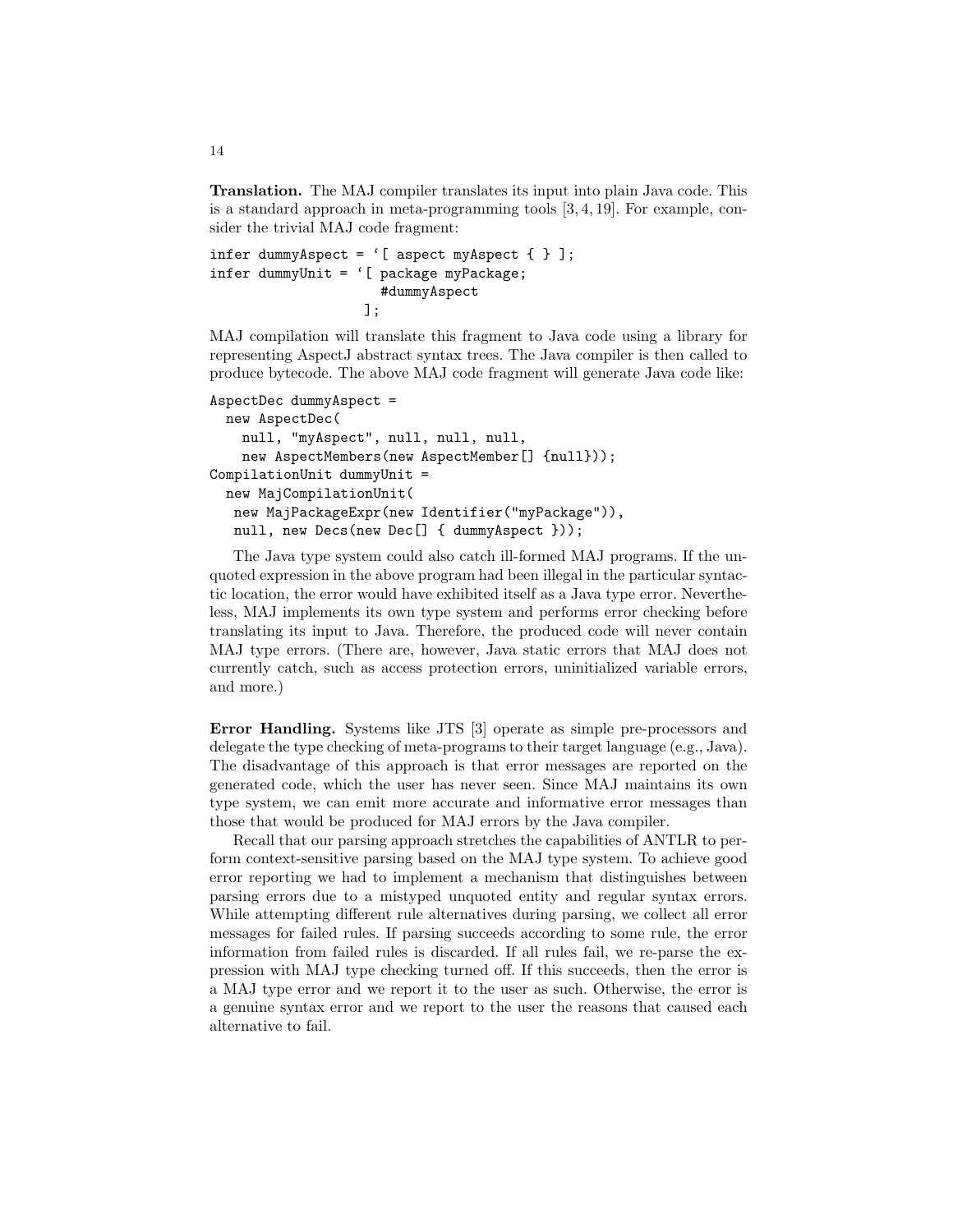Implementation Evolution and Advice. It is worth briefly mentioning the evolution of the implementation of MAJ because we believe it offers lessons for other developers. The original MAJ implementation was much less sophisticated than the current one. The system was a pre-processor without its own type system and relied on the Java compiler for ensuring the well-formedness of MAJ code. Nevertheless, even at that level of sophistication, we found that it is possible to make the system user-friendlier with very primitive mechanisms.

An important observation is that type qualifier inference can be performed even without maintaining a type system, as long as ambiguous uses of the unquote operator are explicitly qualified. That is, qualifying some of the uses of unquote allows having a single unqualified quote operator and the infer keyword. For instance, consider the code fragment:

```
infer s = '[if (i > 0) return #x ;];
```
The syntactic types of s and x are clear from context in this case. Even the early implementation of MAJ, without its own type system, could support the above example. Nevertheless, in cases where parsing or type inference would be truly dependent on type information, earlier versions of MAJ required explicit qualification of unquotes—for instance:

```
infer l = ' [ #(Modifiers) foo class A {} ];
```
Even with that early approach, however, parsing required unlimited lookahead, making our grammar not  $LL(k)$ .

### 5 Related Work and Future Work Directions

In this section we connect MAJ to other work in AOP and meta-programming. The comparison helps outline promising directions for further research. We will be selective in our references and only pick representative and/or recent work instead of trying to be exhaustive.

In terms of philosophy, MAJ is a compatible approach to that of XAspects [13], which advocates the use of AspectJ as a back-end language for aspectorientation. Aspect languages in the XAspects framework can produce AspectJ code using MAJ.

It is interesting to compare MAJ to state-of-the-art work in metaprogramming. Visser [19] has made similar observations to ours with respect to concrete syntax (i.e., quote/unquote operators) and its introduction to meta-languages. His approach tries to be language-independent and relies on generalized-LR parsing (GLR). We could use GLR technology for MAJ parsing in the future. GLR is powerful for ambiguous grammars as it returns all possible parse trees. Our type system can then be used to disambiguate in a separate phase. Although parsing technology is an interesting topic, we do not consider it crucial for MAJ. Our current approach with ANTLR is perhaps crude but yields a clean specification and quite acceptable performance.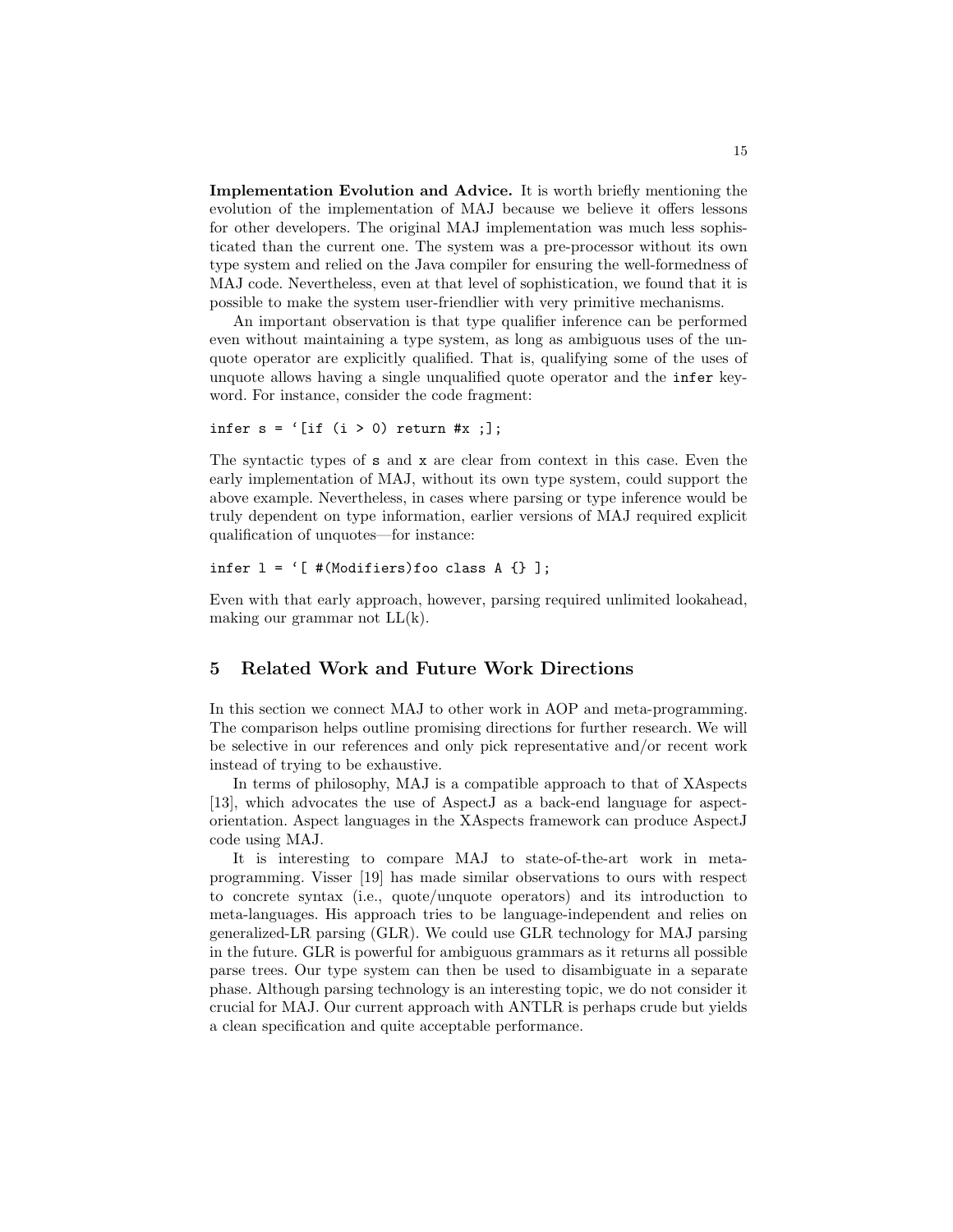Multi-stage programming languages, like MetaML [17] and MetaOCaml [6] represent state-of-the-art meta-programming systems with excellent safety properties. For instance, a common guarantee of multi-stage languages is that the type safety of the generator implies the type safety of the generated program. This is a much stronger guarantee than that offered by MAJ and other abstractsyntax-tree-based tools. It means that the meta-programming infrastructure needs to keep track of the contexts (declared variables and types) of the generated program, even though this program has not yet been generated. Therefore the system is more restrictive in how the static structure of the generator reflects the structure of the generated program. By implication, some useful and legal generators may be harder to express in a language like MetaOCaml. In fact, although there is great value in multi-stage programming approaches, we are not yet convinced that they are appropriate for large-scale, ad hoc generator development. Current applications of multi-stage languages have been in the area of directing the specialization of existing programs for optimization purposes.

An interesting direction in meta-programming tools is that pioneered by hygienic macro expansion [10, 8]. Hygienic macros avoid the problem of unintended capture due to the scoping rules of a programming language. For instance, a macro can introduce code that inadvertently refers to a variable in the generation site instead of the variable the macro programmer intended. Similarly, a macro can introduce a declaration (binding instance) that accidentally binds identifier references from the user program. The same problem exists in programmatic meta-programming systems, like MAJ. In past work, we described generation scoping [14]: a facility for controlling scoping environments of the generated program, during the generation process. Generation scoping is the analogue of hygienic macros in the programmatic (not pattern-based, like macros) metaprogramming world. Generation scoping does not offer any guarantees about the correctness of the target program, but gives the user much better control over the lexical environments of the generated program so that inadvertent capture can be very easily avoided. Adding a generation scoping facility to MAJ is an interesting future work direction.

Other interesting recent tools for meta-programming include Template Haskell [12]—a mechanism for performing compile-time computations and syntax transformation in the Haskell language. Closer to MAJ are tools, like JSE [1], ELIDE [5] and Maya [2] that have been proposed for manipulating Java syntax. Most of these Java tools aim at syntactic extensions to the language and are closely modeled after macro systems. The MAJ approach is different both in that it targets AspectJ, and in that it serves a different purpose: it is a tool for programmatic meta-programming, as opposed to pattern-based metaprogramming. In MAJ, we chose to separate the problem of recognizing syntax (i.e., pattern matching and syntactic extension) from the problem of generating syntax (i.e., quoting/unquoting). MAJ only addresses the issues of generating AspectJ programs using simple mechanisms and a convenient language design. Although meta-programming is a natural way to implement language extensions, uses of MAJ do not have to be tied to syntactic extensions at all. MAJ can, for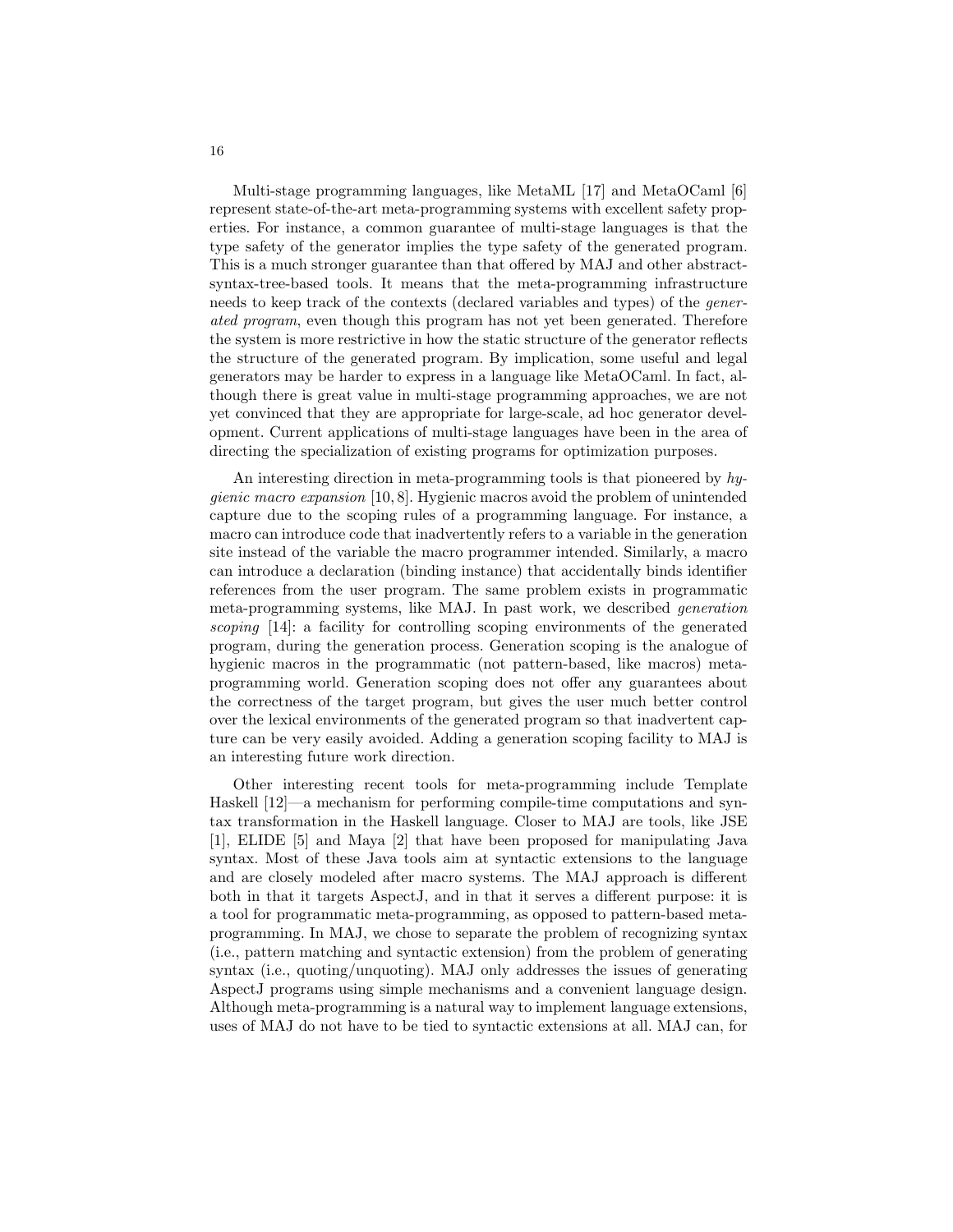instance, be used as part of a tool that performs transformations on arbitrary programs based on GUI input or program analysis. MAJ also has many individual technical differences from tools like JSE, ELIDE, and Maya (e.g., JSE is partly an unstructured meta-programming tool, Maya does not have an explicit quote operator, etc.).

Complementing MAJ with a facility for recognizing syntax (i.e., performing pattern matching on abstract syntax trees or based on semantic properties) is a straightforward direction for future work. Nevertheless, note that the need for pattern matching is not as intensive for MAJ as it is for other meta-programming tools. The reason is that MAJ generates AspectJ code that is responsible for deciding what transformations need to be applied and where. The beauty of the combination of generative and aspect-oriented programming is exactly in the simplicity of the generative part afforded by the use of aspect-oriented techniques. Another promising direction for future work on MAJ is to make it an extension of AspectJ, as opposed to Java (i.e., to allow aspects to generate other aspects). We do not yet have a strong motivating example for this application, but we expect it may have value in the future.

# 6 Conclusions

In this paper we presented Meta-AspectJ (MAJ): a tool for generating AspectJ programs. The implementation of MAJ was largely motivated by practical concerns: although a lot of research has been performed on meta-programming tools, we found no mature tool, readily available for practical meta-programming tasks in either Java or AspectJ. MAJ strives for convenience in meta-programming but does not aspire to be a heavyweight meta-programming infrastructure that supports syntactic extension, pattern matching, etc. Instead, MAJ is based on the philosophy that generative tools have a lot to gain by generating AspectJ code and delegating many issues of semantic matching to AspectJ. Of course, this approach limits the ability for program transformation to the manipulations that AspectJ supports. Nevertheless, this is exactly why our approach is an aspect-oriented/generative hybrid. We believe that AspectJ is expressive enough to capture many useful program manipulations at exactly the right level of abstraction. When this power needs to be combined with more configurability, generative programming can add the missing elements. We hope that MAJ will prove to be a useful tool in practice and that it will form the basis for several interesting domain-specific mechanisms.

# Acknowledgments and Availability

This research was supported by the National Science Foundation under Grants No. CCR-0220248 and CCR-0238289 and by the Yamacraw Foundation/Georgia Electronic Design Center.

MAJ is available at http://www.cc.gatech.edu/~yannis/maj.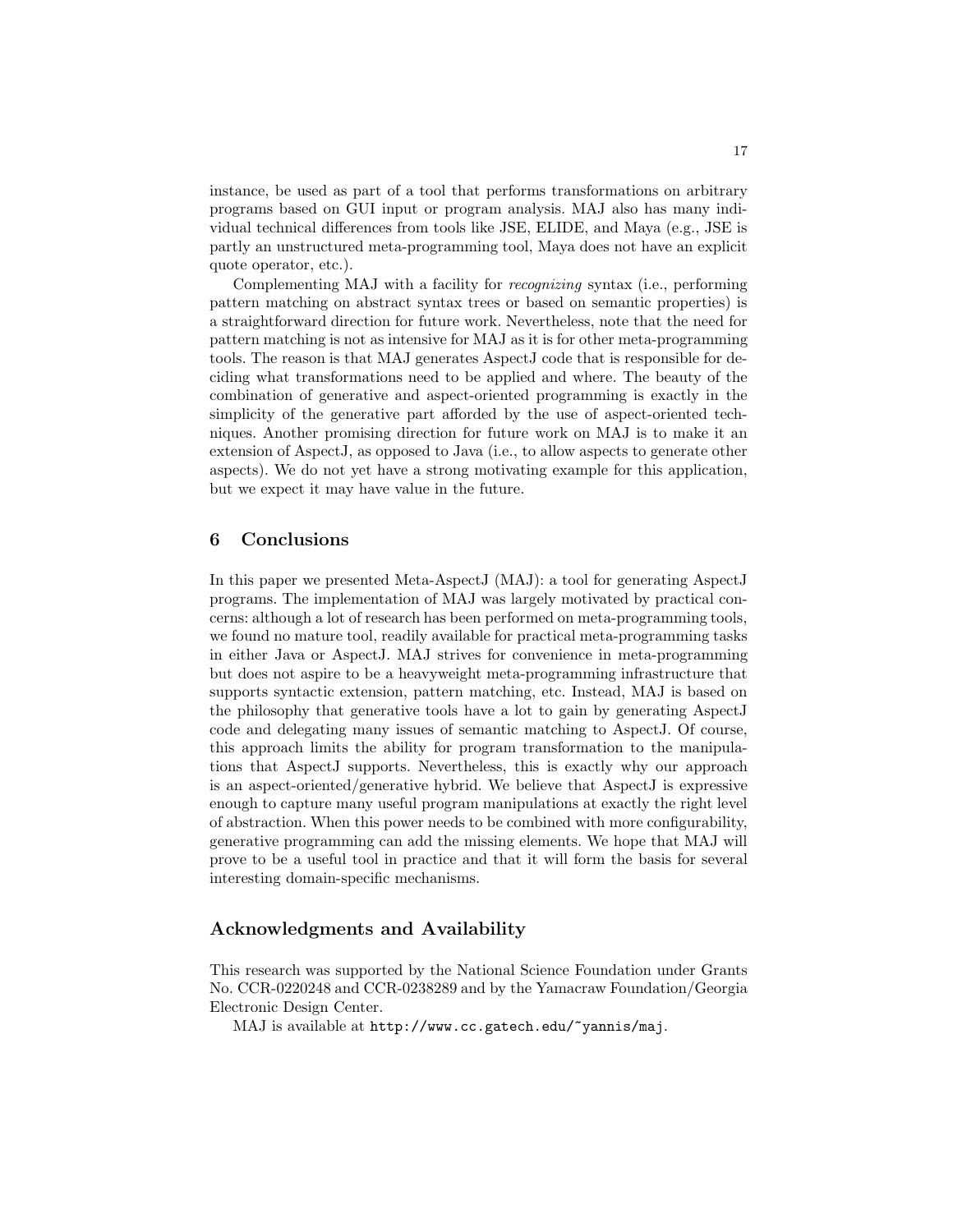# References

- 1. J. Bachrach and K. Playford. The Java syntactic extender (JSE). In Proceedings of the OOPSLA '01 conference on Object Oriented Programming Systems Languages and Applications, pages 31–42. ACM Press, 2001.
- 2. J. Baker and W. C. Hsieh. Maya: multiple-dispatch syntax extension in Java. In Proceedings of the ACM SIGPLAN 2002 Conference on Programming Language Design and Implementation, pages 270–281. ACM Press, 2002.
- 3. D. Batory, B. Lofaso, and Y. Smaragdakis. JTS: tools for implementing domainspecific languages. In Proceedings Fifth International Conference on Software Reuse, pages 143–153, Victoria, BC, Canada, 1998. IEEE.
- 4. D. Batory, J. N. Sarvela, and A. Rauschmayer. Scaling step-wise refinement. In Proceedings of the 25th International Conference on Software Engineering, pages 187–197. IEEE Computer Society, 2003.
- 5. A. Bryant, A. Catton, K. De Volder, and G. C. Murphy. Explicit programming. In Proceedings of the 1st international conference on Aspect-Oriented Software Development, pages 10–18. ACM Press, 2002.
- 6. C. Calcagno, W. Taha, L. Huang, and X. Leroy. Implementing multi-stage languages using ASTs, gensym, and reflection. In Generative Programming and Component Engineering (GPCE) Conference, LNCS 2830, pages 57–76. Springer, 2003.
- 7. S. Chiba. A metaobject protocol for C++. In ACM Conference on Object-Oriented Programming Systems, Languages, and Applications (OOPSLA'95), SIGPLAN Notices 30(10), pages 285–299, Austin, Texas, USA, Oct. 1995.
- 8. W. Clinger. Macros that work. In Proceedings of the 18th ACM SIGPLAN-SIGACT symposium on Principles of Programming Languages, pages 155–162. ACM Press, 1991.
- 9. G. Kiczales, E. Hilsdale, J. Hugunin, M. Kersten, J. Palm, and W. Griswold. Getting started with AspectJ. Communications of the ACM, 44(10):59–65, 2001.
- 10. E. Kohlbecker, D. P. Friedman, M. Felleisen, and B. Duba. Hygienic macro expansion. In Proceedings of the 1986 ACM conference on LISP and functional programming, pages 151–161. ACM Press, 1986.
- 11. T. J. Parr and R. W. Quong. ANTLR: A predicated LL(k) parser generator. Software, Practice and Experience, 25(7):789–810, July 1995.
- 12. T. Sheard and S. P. Jones. Template meta-programming for Haskell. In Proceedings of the ACM SIGPLAN workshop on Haskell, pages 1–16. ACM Press, 2002.
- 13. M. Shonle, K. Lieberherr, and A. Shah. Xaspects: An extensible system for domain specific aspect languages. In OOPSLA '2003, Domain-Driven Development Track, October 2003.
- 14. Y. Smaragdakis and D. Batory. Scoping constructs for program generators. In Generative and Component-Based Software Engineering Symposium (GCSE), 1999. Earlier version in Technical Report UTCS-TR-96-37.
- 15. S. Soares, E. Laureano, and P. Borba. Implementing distribution and persistence aspects with AspectJ. In Proceedings of the 17th ACM SIGPLAN conference on Object-oriented programming, systems, languages, and applications, pages 174–190. ACM Press, 2002.
- 16. A. Stevens et al. XDoclet Web site, http://xdoclet.sourceforge.net/.
- 17. W. Taha and T. Sheard. Multi-stage programming with explicit annotations. In Partial Evaluation and Semantics-Based Program Manipulation, Amsterdam, The Netherlands, June 1997, pages 203–217. New York: ACM, 1997.

#### 18